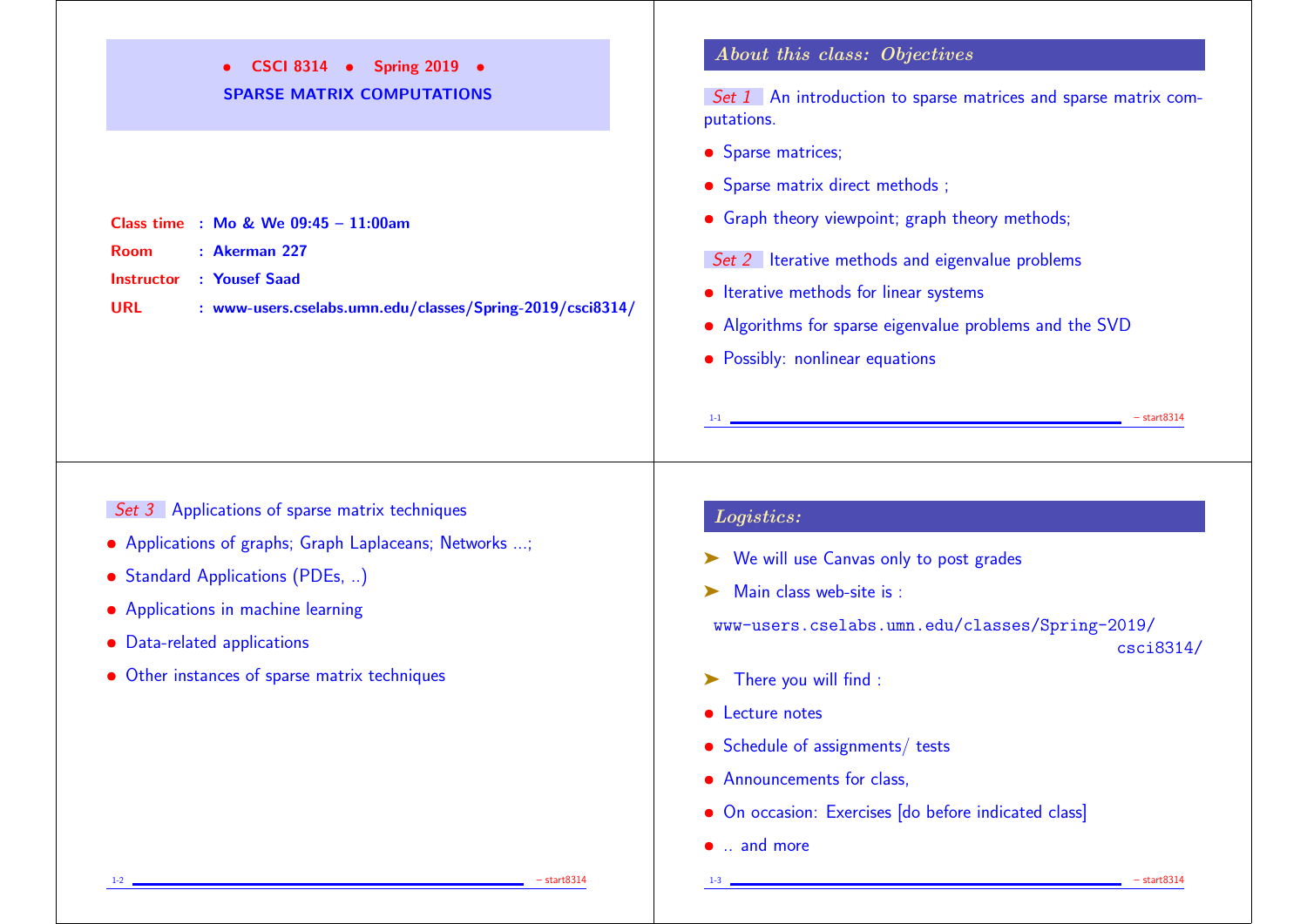### About lecture notes:

➤ Lecture notes (like this first set) will be posted on the class website – usually before the lecture. [if I am late do not hesitate to send me e-mail]

➤ Note: format used in lectures may be formatted differently – but same contents.

- ► Review them to get some understanding if possible before class.
- ► Read the relevant section (s) in the texts or references provided
- ► Lecture note sets are grouped by topics (sections in the textbook) rather than by lecture.
- ightharpoonup In the notes the symbol  $\boxed{4}$  indicates suggested easy exercises or questions – often [not always] done in class.

 $-$  start8314

#### Occasional in-class practice exercises

- ➤ Posted in advance see HWs web-page
- ► Do them before class. No need to turn in anything.

## Matlab

- ➤ We will often use matlab for testing algorithms.
- ➤ Other documents will be posted in the matlab web-site.
- ➤ Most important:
- ➤ .. I post the matlab diaries used for the demos (if any).

## CSCI 8314: SPARSE MATRIX COMPUTATIONS

1-5 – start8314

## GENERAL INTRODUCTION

- General introduction a little history
- Motivation
- Resources
- What will this course cover

1-6 – start8314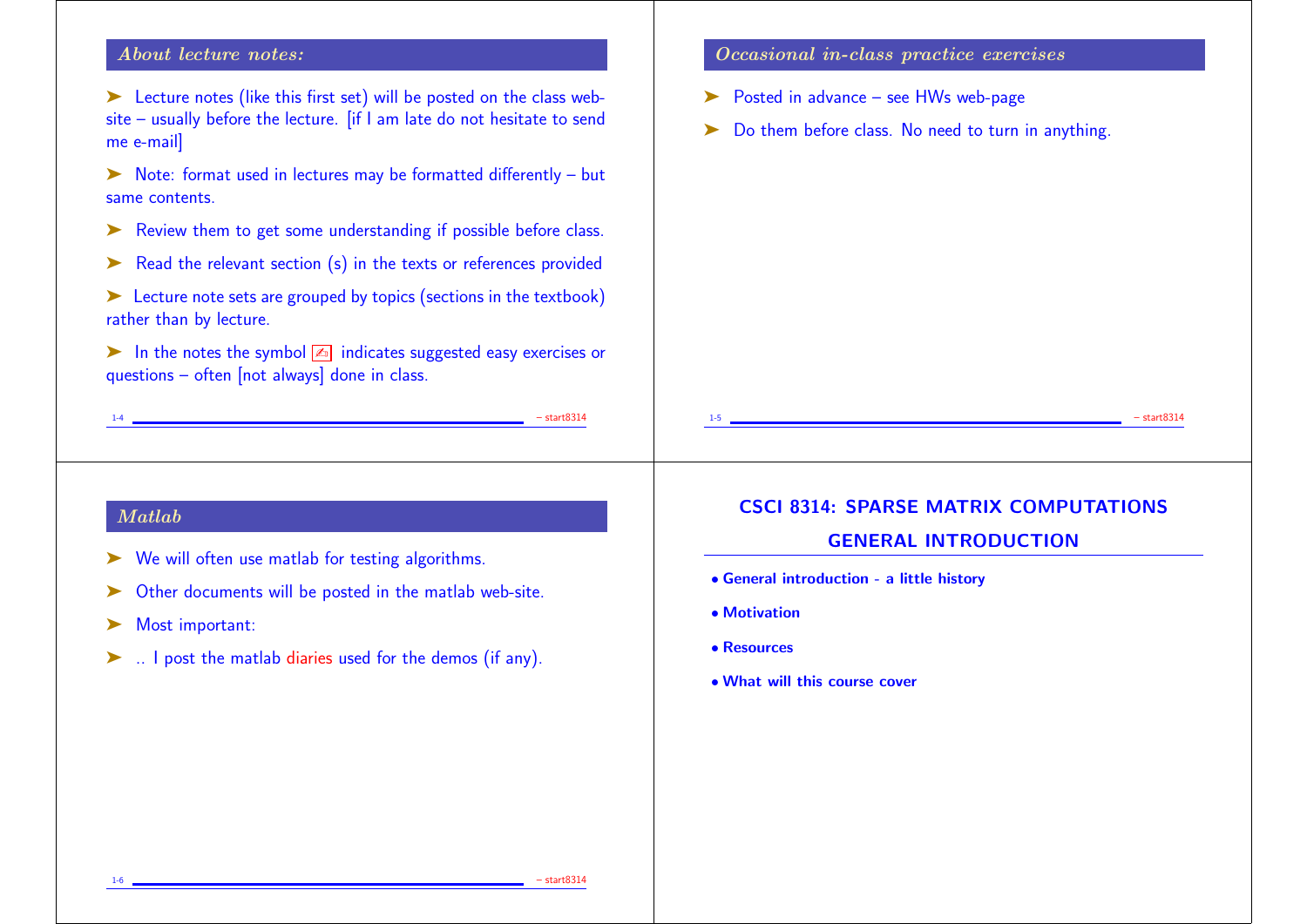### What this course is about

- ➤ Solving linear systems and (to a lesser extent) eigenvalue problems with matrices that are sparse.
- ➤ Sparse matrices : matrices with mostly zero entries [details later]
- ▶ Many applications of sparse matrices...
- ... and we are seing more with new applications everywhere

# A brief history

Sparse matrices have been identified as important early on – origins of terminology is quite old. Gauss defined the first method for such systems in 1823. Varga used explicitly the term 'sparse' in his 1962 book on iterative methods.

https://www-users.cs.umn.edu/~saad/PDF/icerm2018.pdf

➤ Special techniques used for sparse problems coming from Partial Differential Equations

➤ One has to wait until to the 1960s to see the birth of the general technology available today

➤ Graphs introduced as tools for sparse Gaussian elimination in 1961 [Seymour Parter]

1-9 Chap 3 – Intro

Early work on reordering for banded systems, envelope methods

➤ Various reordering techniques for general sparse matrices introduced.

- ➤ Minimal degree ordering [Markowitz 1957] ...
- ➤ ... later used in Harwell MA28 code [Duff] released in 1977.
- ➤ Tinney-Walker Minimal degree ordering for power systems [1967]
- ➤ Nested Dissection [A. George, 1973]
- ▶ SPARSPAK [commercial code, Univ. Waterloo]
- ▶ Elimination trees, symbolic factorization, ...

### History: development of iterative methods

➤ 1950s up to 1970s : focus on "relaxation" methods

➤ Development of 'modern' iterative methods took off in the mid-70s. but...

➤ ... The main ingredients were in place earlier [late 40s, early 50s: Lanczos; Arnoldi ; Hestenes (a local!) and Stiefel; ....]

➤ The next big advance was the push of 'preconditioning': in effect a way of combining iterative and (approximate) direct methods – [Meijerink and Van der Vorst, 1977]

 $\Box$  Chap  $3$  – Intro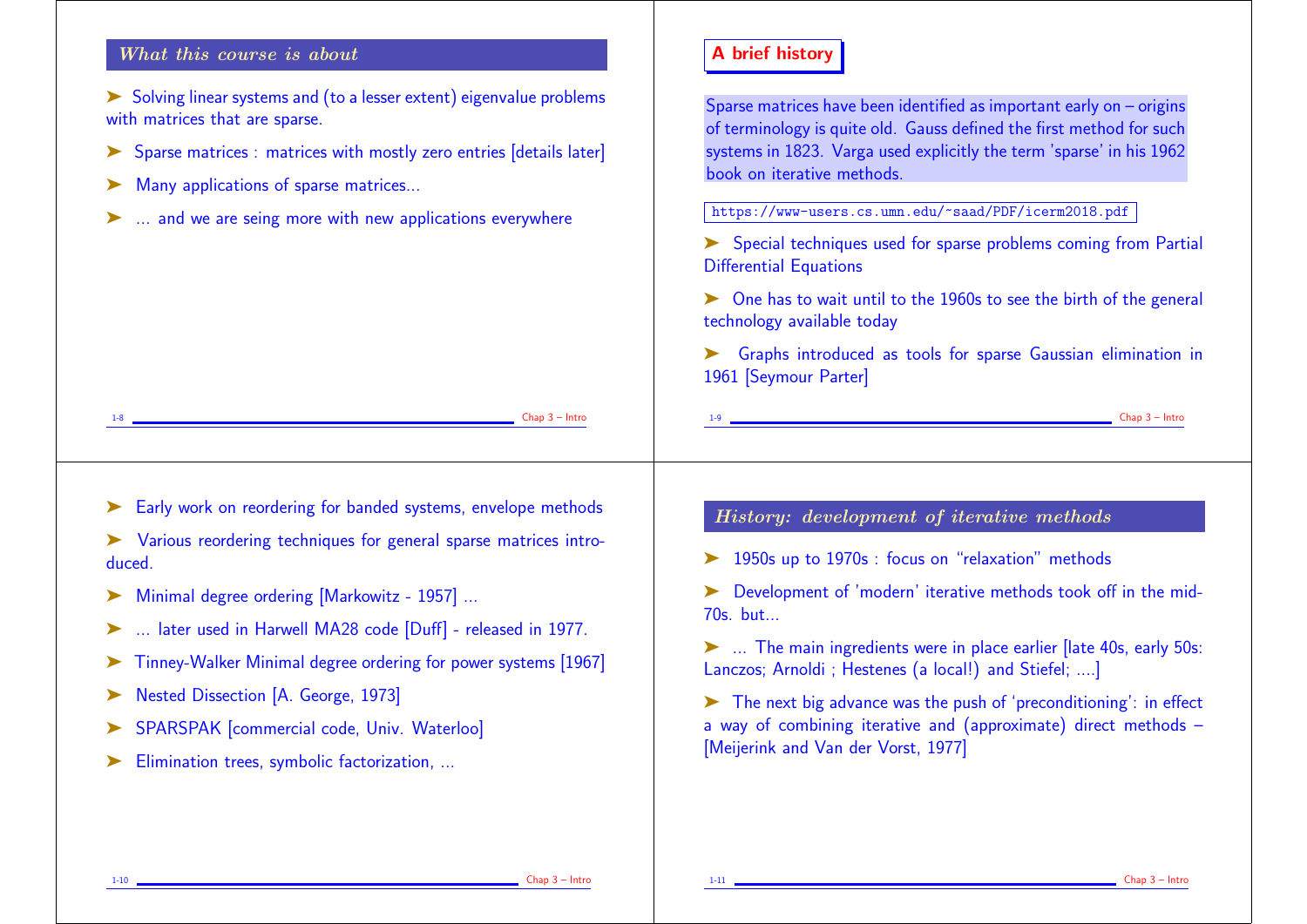# History: eigenvalue problems

- ➤ Another parallel branch was followed in sparse techniques for large eigenvalue problems.
- ➤ A big problem in 1950s and 1960s : flutter of airplane wings.. This leads to a large (sparse) eigenvalue problem
- ► Overlap between methods for linear systems and eigenvalue problems [Lanczos, Arnoldi]

## Resources

[See the "links" page in the course web-site]

➤ Matrix market

http://math.nist.gov/MatrixMarket/

➤ SuiteSparse site (Formerly : Florida collection)

http://faculty.cse.tamu.edu/davis/suitesparse.html

▶ SPARSKIT, etc.

http://www.cs.umn.edu/~saad/software

| $Chap 3 - Intro$                                                  | $Chap 3 - Intrc$                                                                     |
|-------------------------------------------------------------------|--------------------------------------------------------------------------------------|
| $1 - 12$                                                          |                                                                                      |
| $Resources - continued$                                           | Overall plan for the class                                                           |
| <b>Books:</b> on sparse direct methods.                           | $\triangleright$ We will begin by sparse matrices in general, their origin, storage, |
| Book by Tim Davis [SIAM, 2006] see syllabus for info              | manipulation, etc                                                                    |
| Best reference [old, out-of print, but still the best]:           | $\triangleright$ Graph theory viewpoint                                              |
| • Alan George and Joseph W-H Liu, Computer Solution of Large      | $\triangleright$ We will then spend some time on sparse direct methods               |
| Sparse Positive Definite Systems, Prentice-Hall, 1981. Englewood  | >  back to graphs: Graph Laplaceans and applications; Networks;                      |
| Cliffs, NJ.                                                       | $\sim$ $\sim$                                                                        |
| Of interest mostly for references:                                | ightharpoonulate and then on eigenvalue problems and                                 |
| • I. S. Duff and A. M. Erisman and J. K. Reid, Direct Methods for | ►  iterative methods for linear systems                                              |
| Sparse Matrices, Clarendon press, Oxford, 1986.                   | >  Plan is still in progress.                                                        |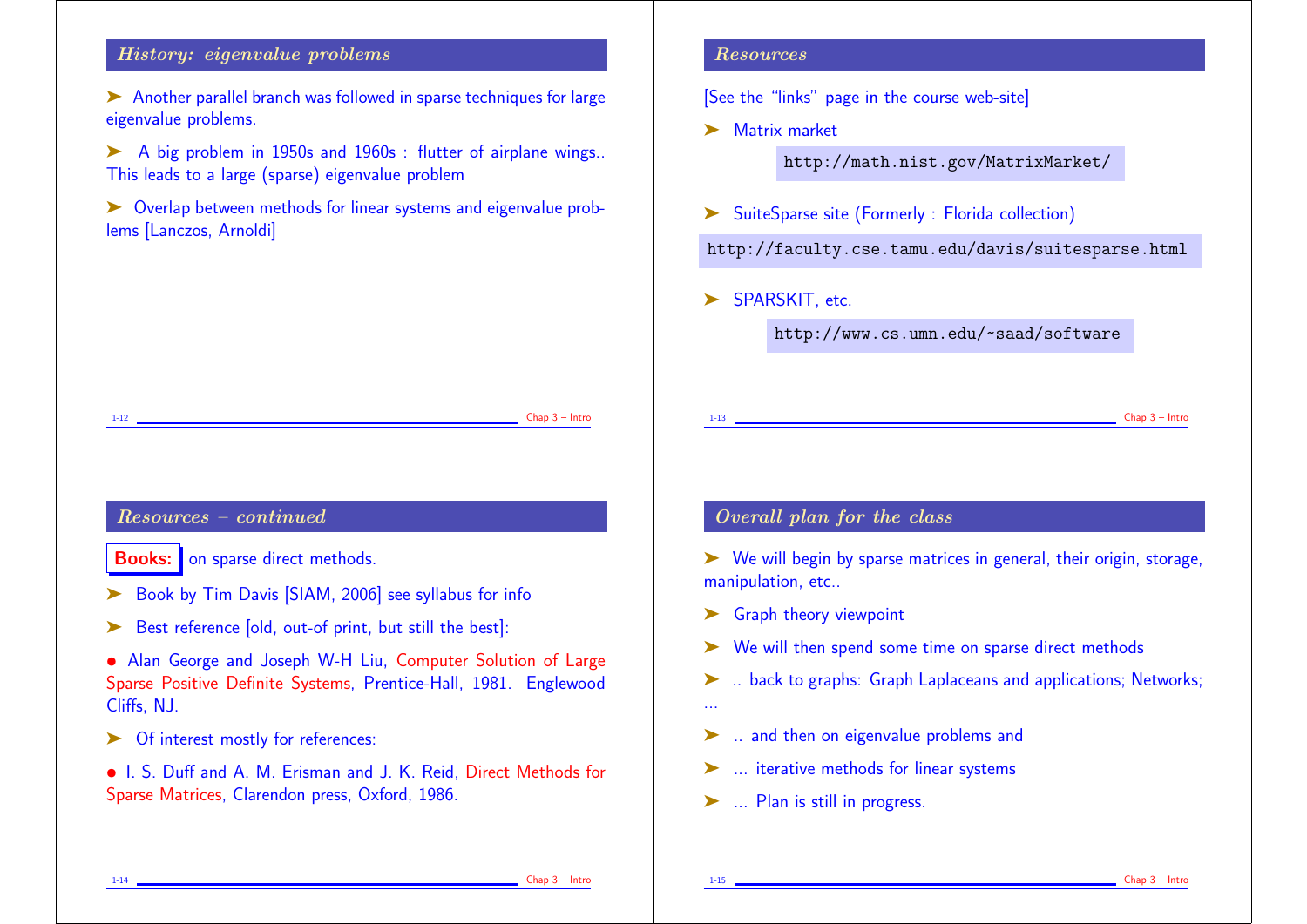#### SPARSE MATRICES

- See Chap. 3 of text
- See the "links" page on the class web-site
- See also the various sparse matrix sites.
- Introduction to sparse matrices
- Sparse matrices in matlab –

#### What are sparse matrices?



Pattern of a small sparse matrix

- ➤ Vague definition: matrix with few nonzero entries
- $\triangleright$  For all practical purposes: an  $m \times n$  matrix is sparse if it has  $O(\min(m, n))$  nonzero entries.
- ➤ This means roughly a constant number of nonzero entries per row and column -
- $\triangleright$  This definition excludes a large class of matrices that have  $O(\log(n))$ nonzero entries per row.
- ➤ Other definitions use a slow growth of nonzero entries with respect to  $n$  or  $m$ .

''..matrices that allow special techniques to take advantage of the large number of zero elements." (J. Wilkinson)

### A few applications which lead to sparse matrices:

Structural Engineering, Computational Fluid Dynamics, Reservoir simulation, Electrical Networks, optimization, Google Page rank, information retrieval (LSI), circuit similation, device simulation, .....

 $Chap 3$  – sparse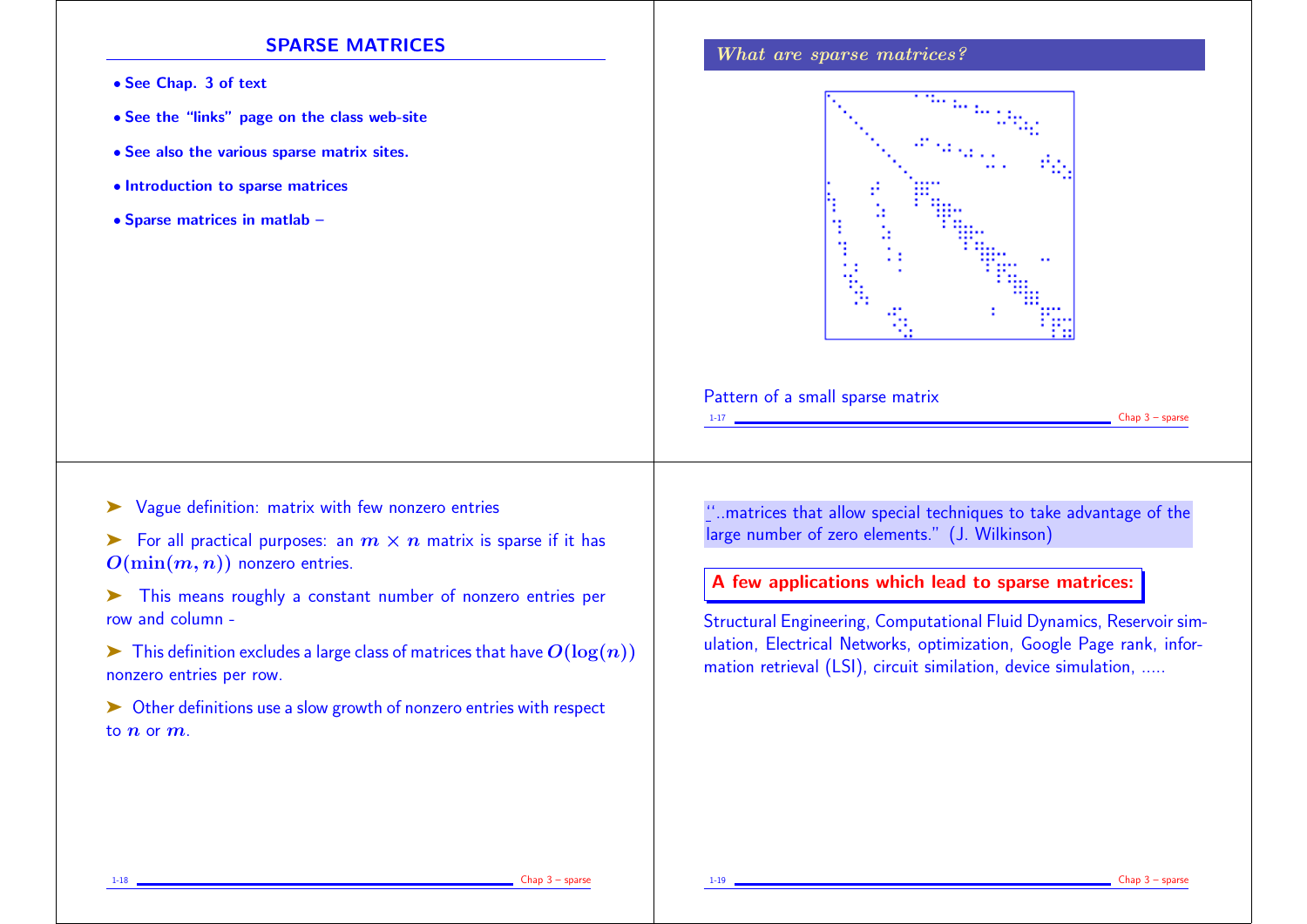## Goal of Sparse Matrix Techniques

➤ To perform standard matrix computations economically i.e., without storing the zeros of the matrix.

Example:  $\vert$  To add two square dense matrices of size  $n$  requires  $\bm{O}(n^2)$  operations. To add two sparse matrices  $\bm{A}$  and  $\bm{B}$  requires  $O(nnz(A) + nnz(B))$  where  $nnz(X) =$  number of nonzero elements of a matrix  $\boldsymbol{X}$ 

➤ For typical Finite Element /Finite difference matrices, number of nonzero elements is  $O(n)$ .

**Remark:** ization may be reasonably sparse (if a good technique  $A^{-1}$  is usually dense, but  $L$  and  $U$  in the LU factoris used)

#### Nonzero patterns of a few sparse matrices





ARC130: Unsymmetric matrix from laser problem. a.r.curtis, oct 1974 SHERMAN5: fully implicit black oil simulator 16 by 23 by 3 grid. 3 unk





PORES3: Unsymmetric MATRIX FROM PORES

BP\_1000: UNSYMMETRIC BASIS FROM LP PROBLEM B

### Types of sparse matrices

➤ Two types of matrices: structured (e.g. Sherman5) and unstructured (e.g.  $BP_1000$ )

➤ The matrices PORES3 and SHERMAN5 are from Oil Reservoir Simulation. Often: 3 unknowns per mesh point (Oil , Water saturations, Pressure). Structured matrices.

➤ 40 years ago reservoir simulators used rectangular grids.

► Modern simulators: Finer, more complex physics ► harder and larger systems. Also: unstructured matrices

A naive but representative challenge problem:  $100 \times 100 \times 100$ grid  $+$  about 10 unknowns per grid point  $\blacktriangleright\;N\approx10^7$ , and  $nnz\approx1$  $7\times10^8$ .

 $Chap 3 - sparse$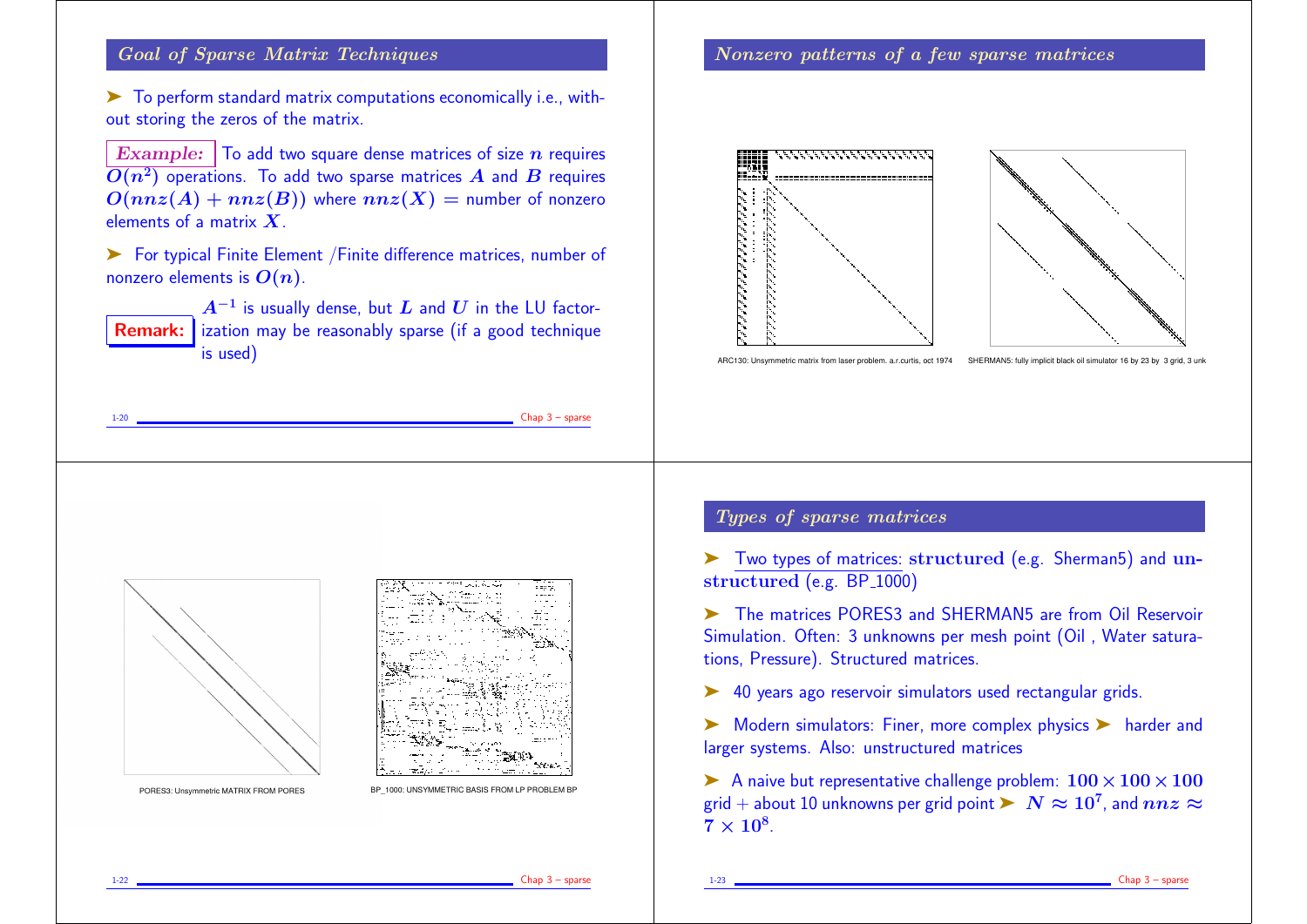

➤ Sparse direct methods made huge gains in efficiency. As a result they are very competitive for 2-D problems.

➤ 3-D problems lead to more challenging systems [inherent to the underlying graph]

#### Difficulty:

- No robust 'black-box' iterative solvers.
- At issue: Robustness in conflict with efficiency.
- ➤ Iterative methods are starting to use some of the tools of direct solvers to gain 'robustness'

# Consensus:

1. Direct solvers are often preferred for two-dimensional problems (robust and not too expensive).

2. Direct methods loose ground to iterative techniques for threedimensional problems, and problems with a large degree of freedom per grid point,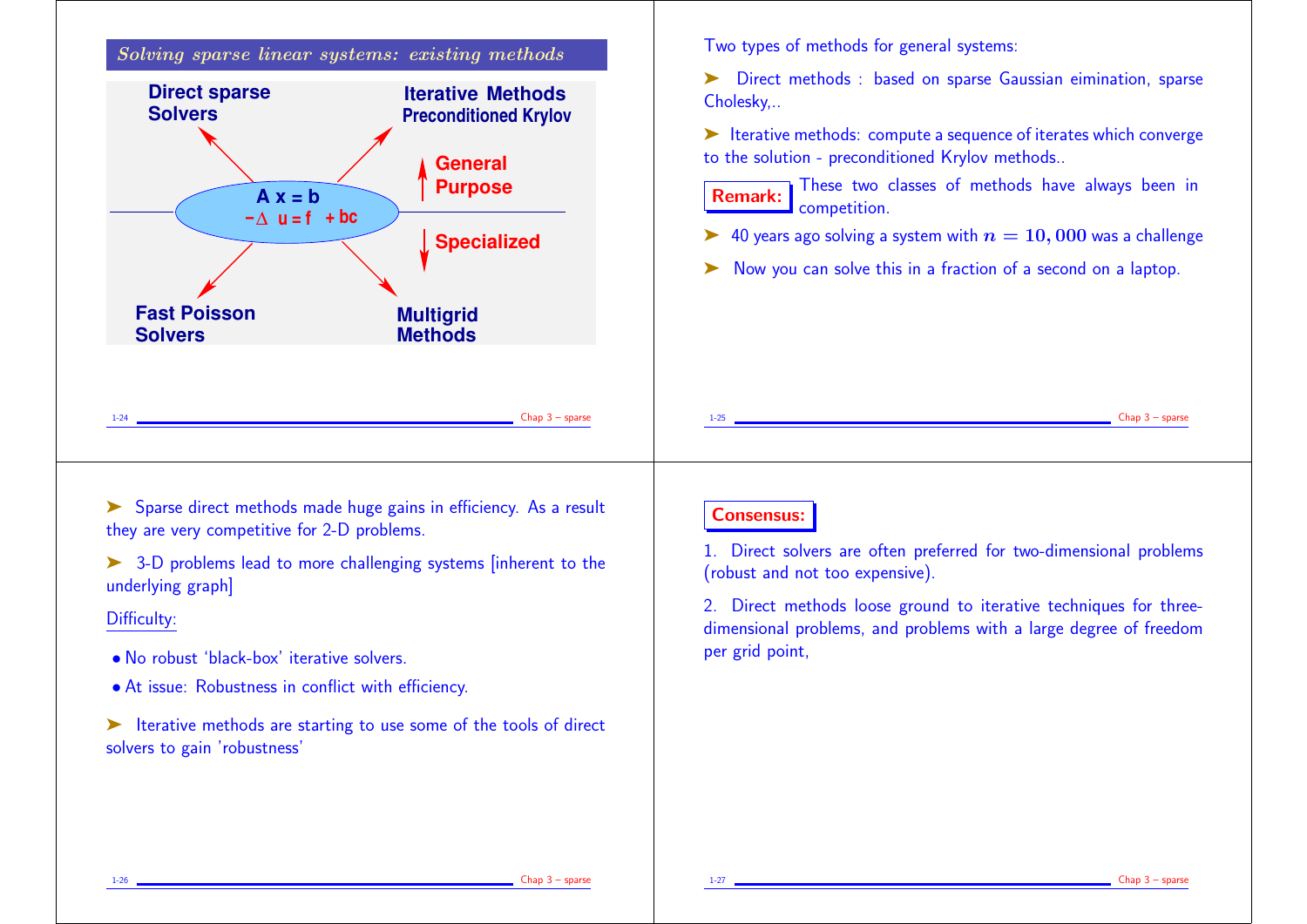

 $Chap 3$  – sparse1